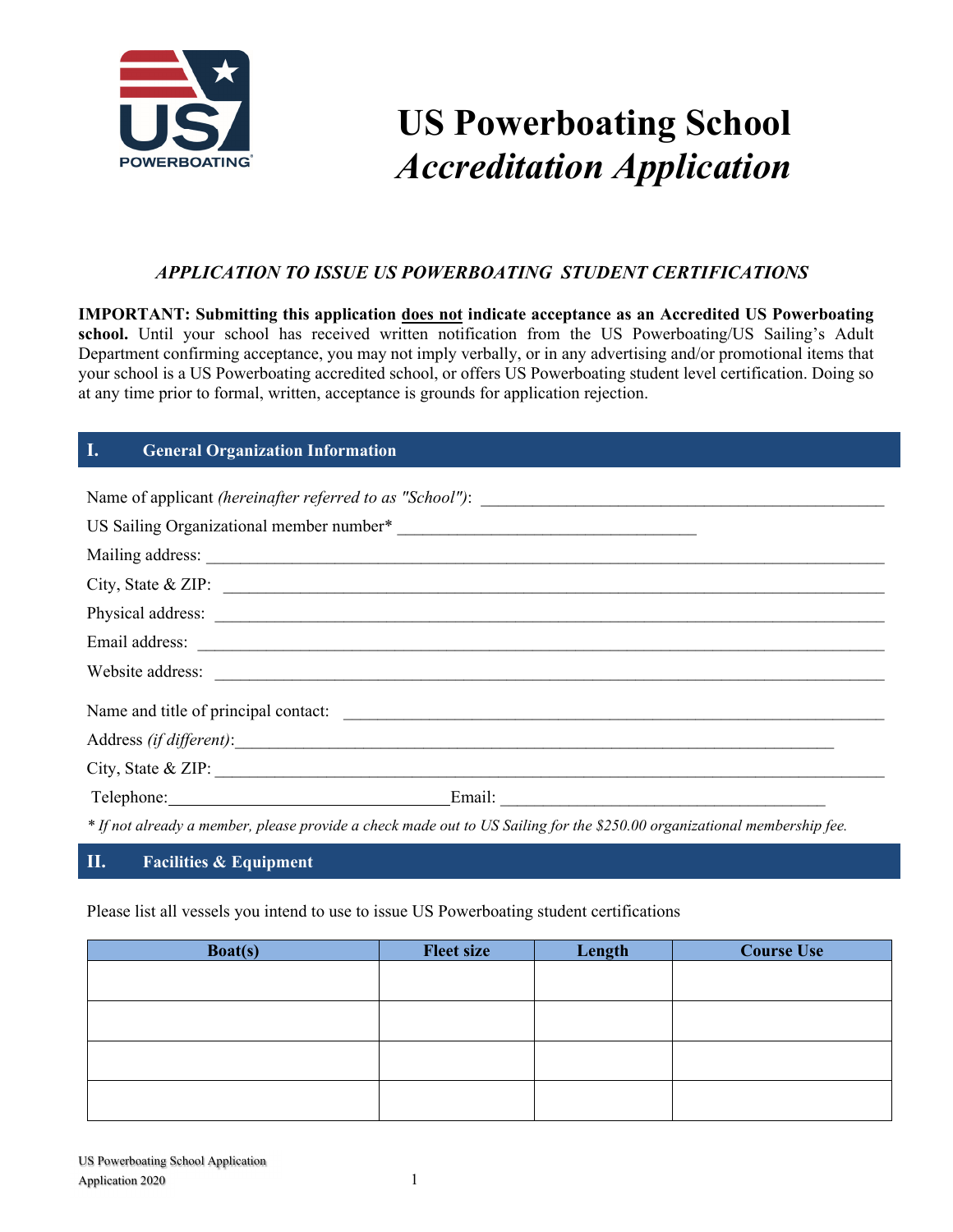Additional boats can be listed on a separate piece of paper entitled Schedule B.

- Photographs of office, classroom, docks and boats.*(Regulation 4)*
- Evidence of owning or renting a facility. *(Regulation 4)*
- Proof of having been in business as a professional powerboating school for at least one year. *(Regulation 5)*

## **III. Staff Information**

List/attach the name(s) and member number(s) of US Powerboating Instructors\*\* in the school. At least one certified Instructor must be employed by the school. List any additional instructors on a separate piece of paper entitled Schedule A. *(Regulation 6)*

We also ask that you indicate any additional US Sailing/US Powerboating Certifications that your instructors have (example: Level 1 Instructor Trainer, Keelboat Instructor, etc.) and indicate what classes they teach in your organization.

| <b>Instructor Name</b> | <b>Membership#</b> | <b>Any Additional US Sailing/US</b><br><b>Powerboating Certifications</b> |
|------------------------|--------------------|---------------------------------------------------------------------------|
|                        |                    |                                                                           |
|                        |                    |                                                                           |
|                        |                    |                                                                           |
|                        |                    |                                                                           |
|                        |                    |                                                                           |
|                        |                    |                                                                           |

*\*\* A current US Sailing/US Powerboating instructor is defined as one who has taken and passed an Instructor level course and has their membership and instructor status current (Note: Instructors need to recertify their instructor certifications every three years to remain current).* 

#### **IV. Educational/ Safety Documentation**

#### **Please submit copies of the following** *(Regulation 7)***:**

- Lesson plans and course syllabi for all courses taught at your School*.*
- $\Box$  Evaluation forms used for both students and staff.
- $\Box$  Any liability and/or injury waivers used by students.
- Emergency and Safety Procedure and Protocols (i.e. Emergency Action Plan).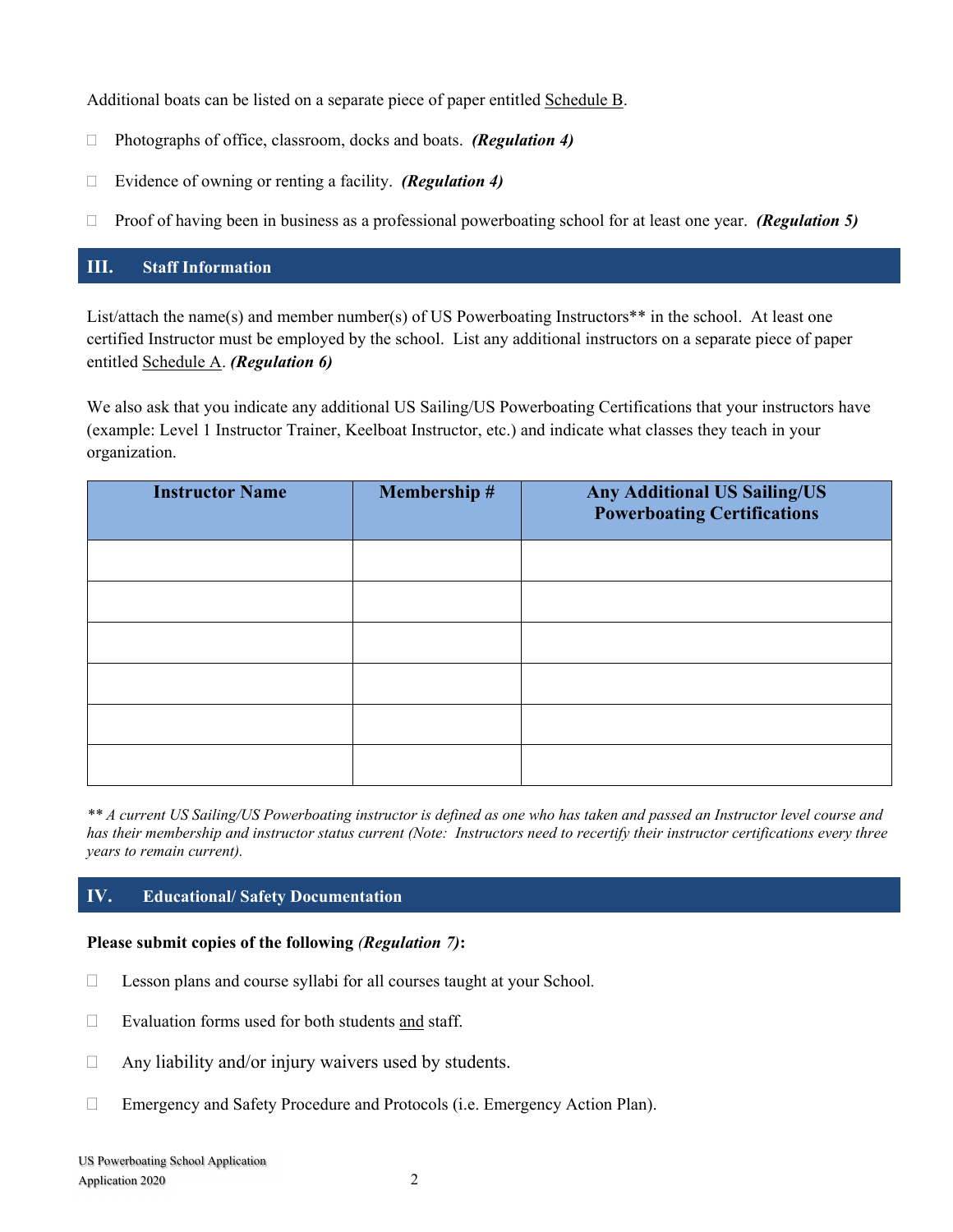## **V. Insurance & State/Federal Documents**

- Copies of state business license and federal ID tax numbers. *(Regulation 9)*
- Insurance documentation. *(Regulation 9)*
	- Certificate of Insurance, which complies with all required elements in *INSURANCE REQUIREMENTS* and states "Students are covered while aboard boats owned, chartered, or leased by the school."
	- US Sailing is to be identified as an Additional Insured. A new Certificate of Insurance must be supplied to US Sailing at every renewal.

### **VI. Additional required information**

- □ You will be invoiced \$300.00 annually for your powerboat program dues. This invoice must be paid in full prior to being able to purchase student materials. *(Regulation 10)*
- $\Box$  Provide a check made out to US Sailing for the \$250.00 organizational membership fee, if not already a member. *(Regulation 10)*

A principal of the School must sign the following statement, acknowledging agreement to the terms, and attesting to the veracity of the information enclosed in this application.

Date and the set of the set of the set of the set of the set of the set of the set of the set of the set of the set of the set of the set of the set of the set of the set of the set of the set of the set of the set of the

Signed<br>
Signed<br>
Signed<br>
Signed<br>
Signed<br>
Signed<br>
Signed<br>
Signed<br>
Signed<br>
Signed<br>
Signed<br>
Signed<br>
Signed<br>
Signed<br>
Signed<br>
Signed<br>
Signed<br>
Signed<br>
Signed<br>
Signed<br>
Signed<br>
Signed<br>
Signed<br>
Signed<br>
Signed<br>
Signed<br>
Signed<br>
Signed

Print name

Title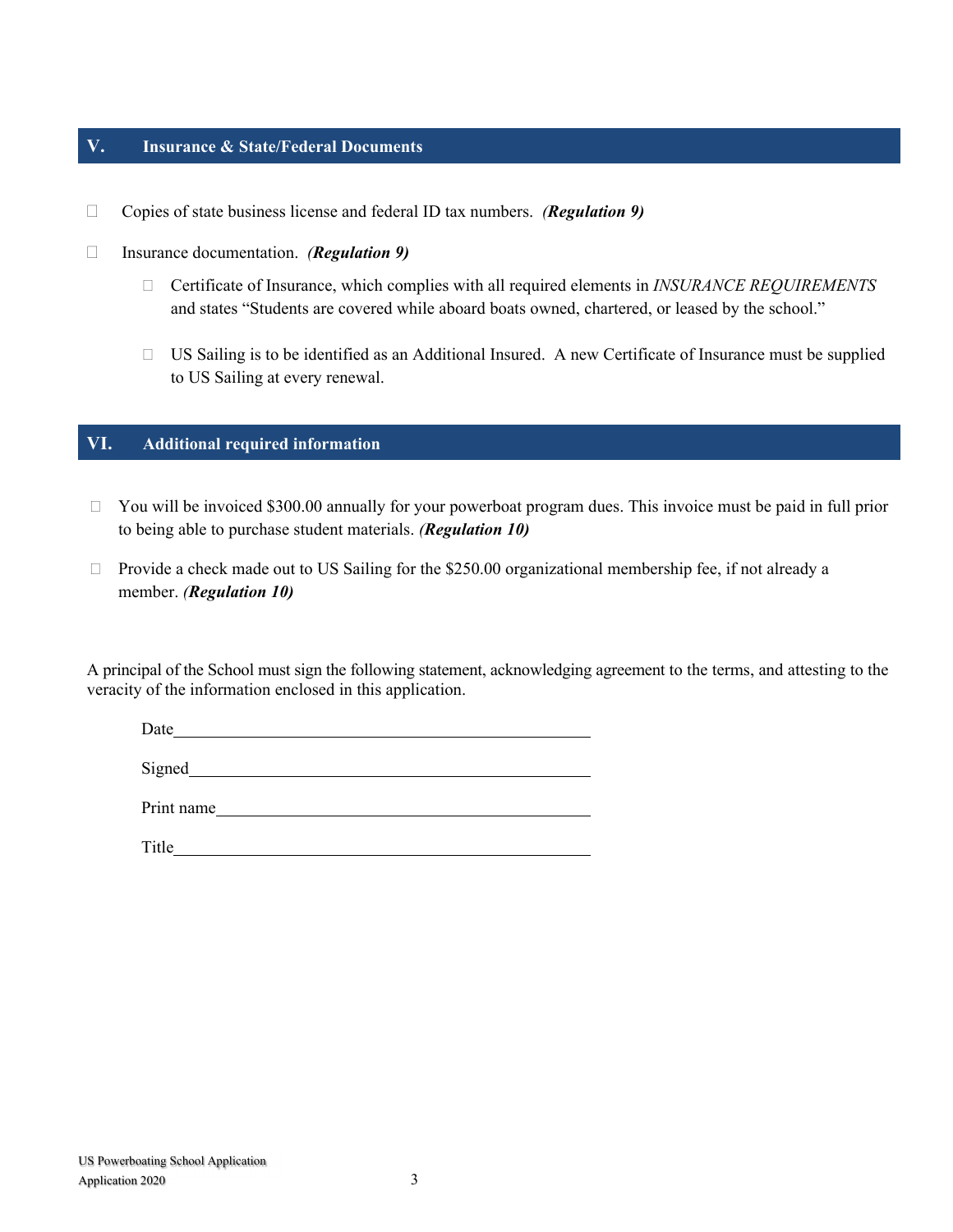## **US Powerboating School Accreditation Application Regulations**

(These Regulations are excerpted from the controlling document, *Regulations for the US Sailing Keelboat Certification System*.)

The current *regulations* for participation in the US Powerboating Program include:

- 1. Certifying schools agree to the terms, conditions and rules as found in the Regulations for the US Powerboating Certification System. School owner must sign a completed US Powerboating school application.
- 2. Prior to acceptance of application, School is *subject* to an initial physical site inspection, and subsequent inspections at least once every three years by US Powerboating.
	- a.Proof of access to at least one boat: if owned by School, copy of the documentation or state registration. If chartered, copy of the charter contract. Acceptable boat parameters are outlined below.
- 3. Any school that declares bankruptcy or violates any of requirements or terms specified in the Regulations of the US Sailing Keelboat Certification System, can be terminated with 30 days written notice.
- 4. Evidence of owning or renting a facility, a point of contact, accessible to the public. Provide a written description of the facility listing all its benefits to the sailing student and a photograph of each aspect of the facility used by the student. The facility shall include:
	- a. A building/facility that houses the business offices for the school.
	- b. A classroom suitable for conducting classes see quality inspection list for examples.
	- c. A boat, adequate to properly conduct the requirements for Powerboat Certification. See definition of appropriate vessel types in section 2 of this application.
	- d. Other entities such as yacht clubs, marinas, sailing clubs, community colleges or centers, etc., which cater to the boating public.
- 5. Proof of having been in business at least one year. If you have not been in business one-year, you will be put on a one-year probationary period beginning the day you are accepted as a provider with US Sailing.
- 6. All instructors who teach courses leading to student certification must be US Powerboating certified to the level of the course they are teaching. They must be certified within one year of their first hire date or within one year of the acceptance of the School as part of US Powerboating, whichever comes later. US Sailing membership is required of all instructors.

A School must have at least one lead instructor, US Powerboating Certified, to be accepted as part of the Powerboat Certification System and in order to issue powerboat certifications. All lead and regular instructors must be at least 18 years of age. Minimum certification is the Powerboat Instructor Certification. Include in this Application the names of all US Powerboat Certified Instructors on staff, their levels and their membership numbers.

7. Lesson plans, course syllabi, and the overall program curriculum (in the case of multiple levels of certification) for all certification courses must be supplied for approval.